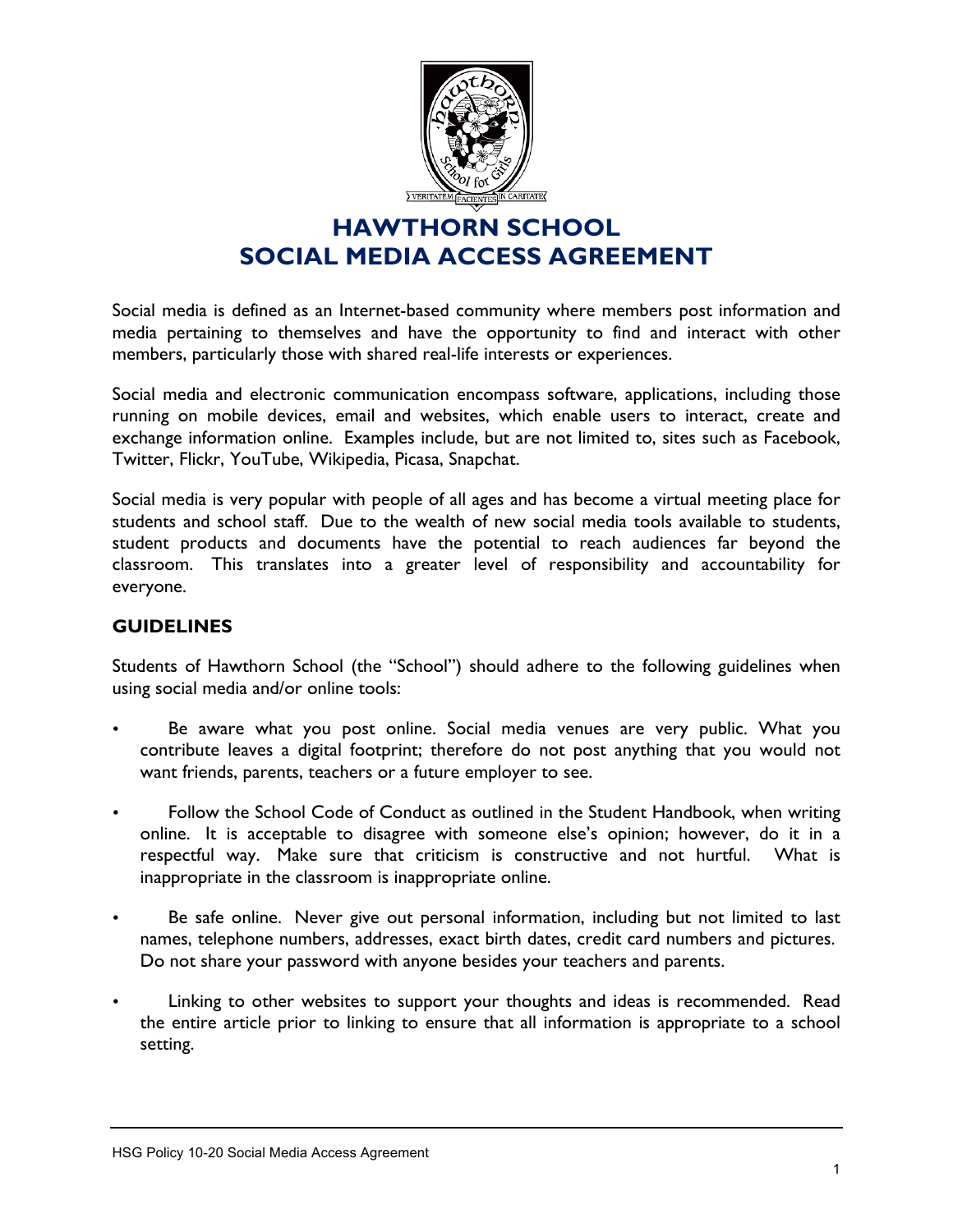

- However, be careful what you link and repost to. Do not repost, reblog, retweet or reproduce content on your social media profile without first reading it. The School's policies regarding malicious, defamatory or infringing content may apply to your posts and what you hyperlink to as well. When using a hyperlink, be sure that the content is appropriate and adheres to the School's Acceptable Use of Technology Policy.
- Do your own work. Do not plagiarize. Do not use other people's intellectual property without their permission. It is a violation of copyright law to copy and paste other's work. This includes blogs, videos, pictures, music performances, among other works. When paraphrasing another's idea(s) be sure to cite your source with the URL. Follow the School's Code of Conduct and academic honesty policies. The School has a separate Copyright Policy\* for using copyrighted materials. Read and follow this, and other School policies carefully.
- How you represent yourself online is an extension of yourself. Do not misrepresent yourself by using someone else's identity.
- Blog and wiki posts should be well-written. Follow writing conventions including proper grammar, capitalization, and punctuation. If you edit someone else's work, be sure it is in the spirit of improving the writing.
- If you run across inappropriate material that makes you feel uncomfortable, or is not respectful, tell your teacher right away.
- You should not respond to any messages that make you feel uncomfortable or are threatening or intimidating.
- Consider reporting inappropriate conduct by anyone towards you to your teachers and parents/guardians.
- Think before posting content online. Online content is not deleted permanently. Do not post anything online you would not want your future employer to see.

### **Copyright**

• Do not assume that content available online is in the public domain, or free for you to use. Respect copyright and other intellectual property laws and the works of others. The School has a separate Copyright Policy\* for using copyrighted materials. Wherever possible,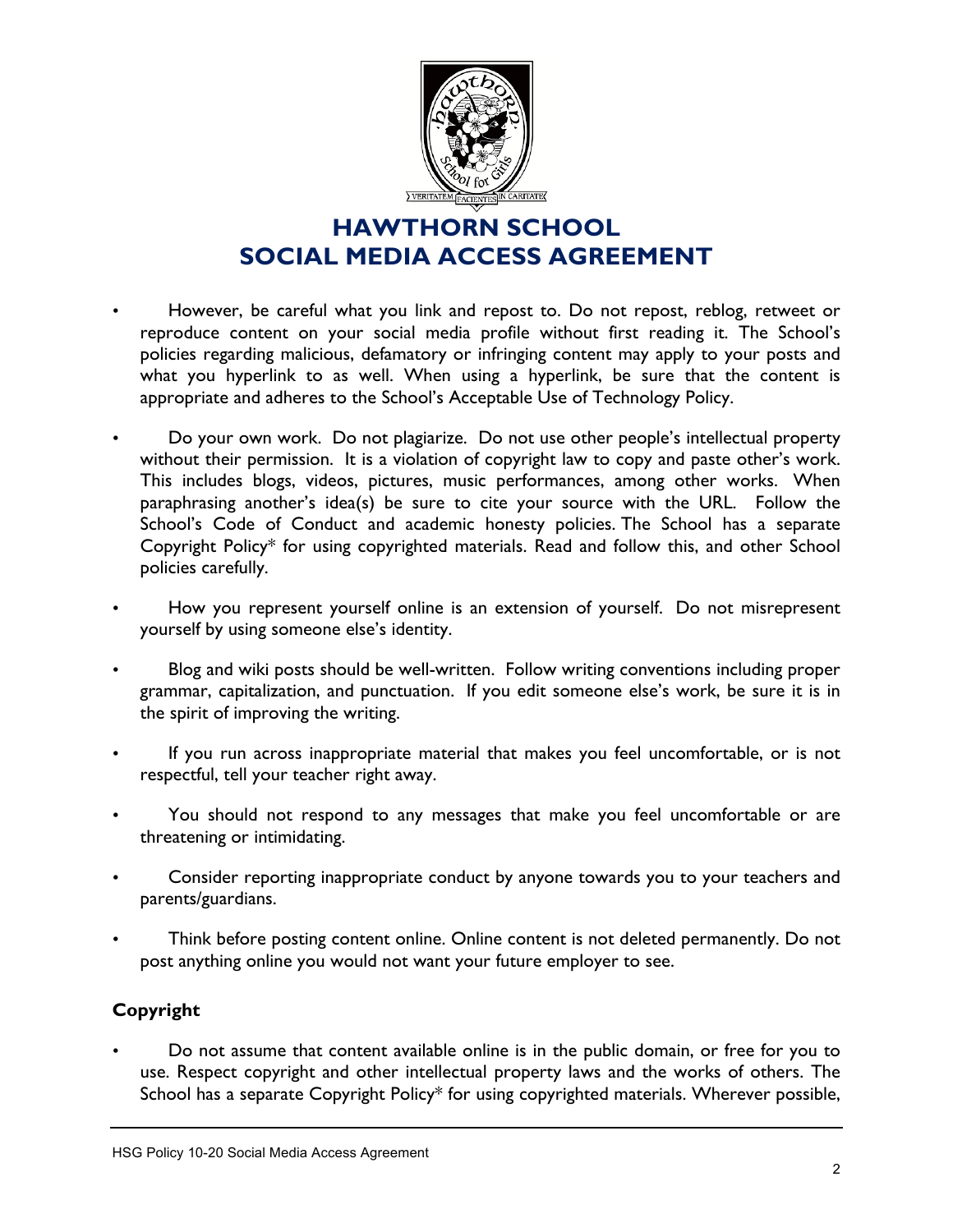

use materials that are available in the public domain and clearly marked as such (for instance, with the appropriate Creative Commons licenses: https://creativecommons.org/).

- Wherever possible, cite and link all your work. However, be careful that the content you are linking to is not malicious, discriminatory or against School policies or laws in any way.
- Software and resources downloaded must only be used under the terms and conditions specified by the creator or owner of the resource. If you are unsure, check with the School's administration. You must follow the School's Acceptable Use of Technology Policy when using software on the School Network and Technology, **or on School premises.**
- Consider posting your own works online under a Creative Commons license, or clearly state online that you do not want anyone else to use your work without permission.

#### **Profiles, Identity and Privacy**

- Posting messages and attributing them to another user or otherwise misrepresenting one's identity online is unacceptable.
- Do not share passwords or accounts with others and make all efforts to protect this information from unauthorized users.
- Your personal information, including last name, address or phone numbers should not appear on blogs or wikis.
- When uploading digital pictures or avatars that represent yourself, make sure you select an appropriate image.
- Adhere to the School's Acceptable Use of Technology Policy, Copyright Policy\* and other applicable policies.
- Do not share the School's or anyone else's confidential information online (such as their names, physical and online addresses, telephone or contact information, test results or grades).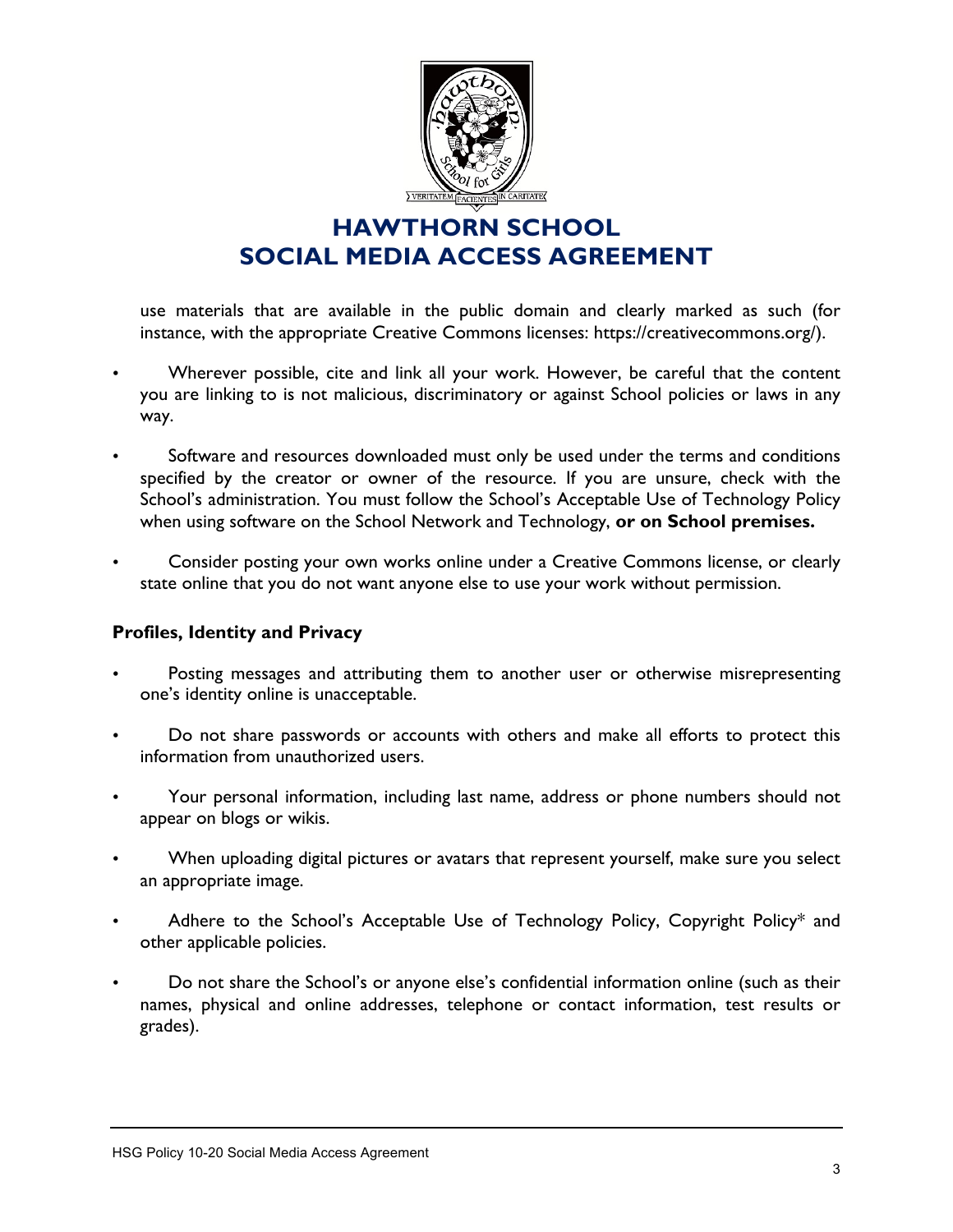

#### **Social Bookmarking**

- Be aware that others can view the sites that you bookmark.
- Be aware of words to tag or describe the bookmark and of URL shortening services. Verify the landing to which they point before submitting a link as a bookmark. It would be best to utilize the original URL when naming a bookmark.
- Attempt to link directly to a page or resource, if possible, as you do not control what appears on landing pages in the future.
- Be careful when hyperlinking to another page. You must follow the School's Acceptable Use of Technology Policy and Copyright Policy\* when doing so. Do not hyperlink to any content that would be considered unacceptable under these policies (such as copyright infringing material, or inappropriate websites/images/videos).

#### **Privacy Settings and Content**

- Set and maintain strict privacy settings by choosing settings that limit what others can do.
- Ensure that the privacy settings for content and photos are appropriately set and monitor who is able to post to any of your social media locations.
- Monitor regularly all content you or others post on your social media accounts and remove anything that is inappropriate.
- Ask others to remove any undesirable content related to you.
- Do not "troll" other people or organizations online. Respect the brand protection and copyright policies of every website/organization/brand you interact with.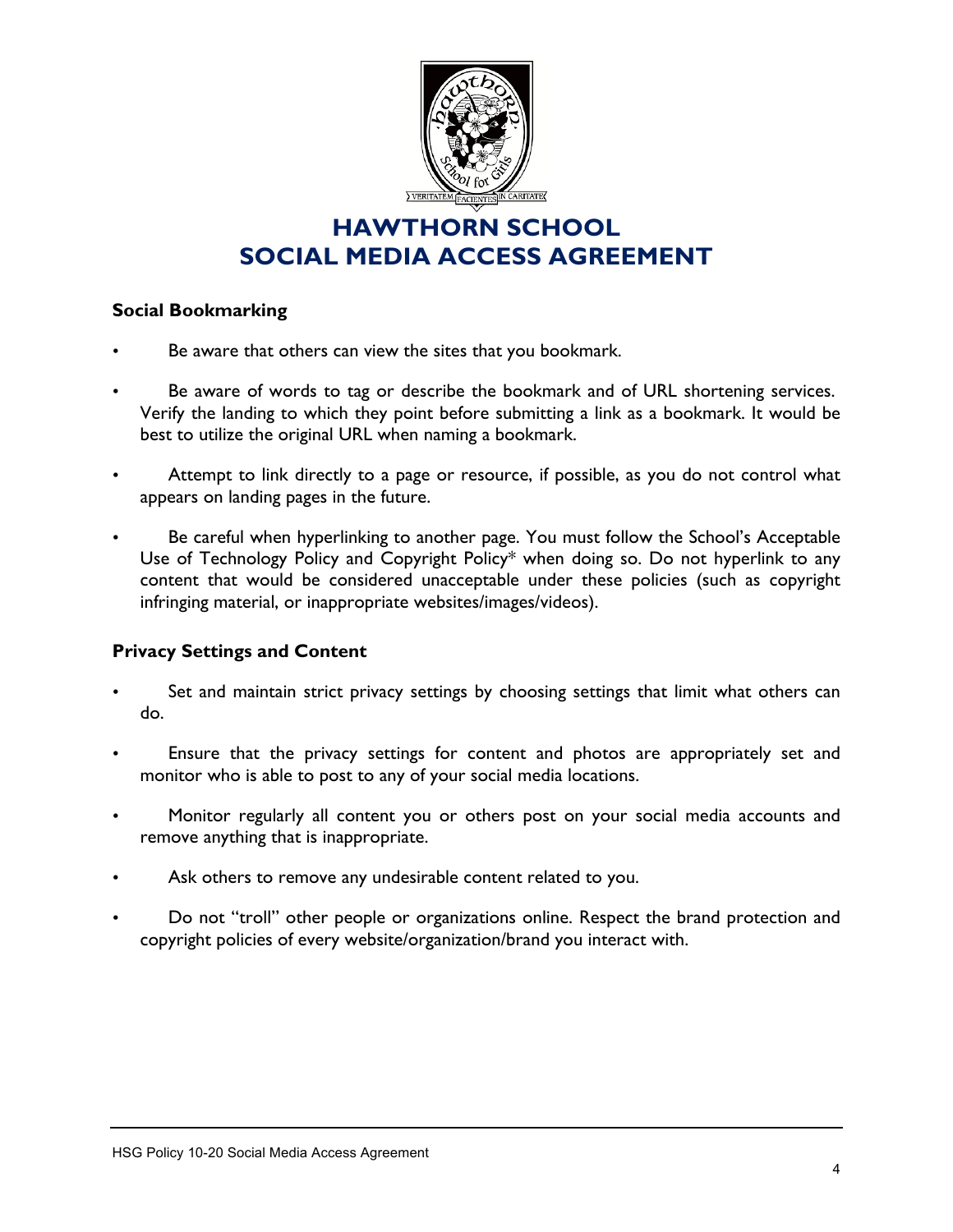

#### **Be a Responsible Digital Citizen**

- Consider whether any posting may reflect poorly on you, your friends or the School.
- Do not post, publish or display any defamatory, abusive, obscene, threatening, intimidating, racially offensive, homophobic, sexist material.
- Alert school staff if you see other students being threatened, intimidated or bullied online.
- Be transparent and authentic. Do not "catfish" any person or organization for any reason, or encourage others to do so.
- Similarly, be cautious when interacting with others online. If an online interaction makes you uncomfortable or is inappropriate, do not hesitate to tell your teachers and parents/guardians immediately.
- Avoid impulsive, inappropriate or heated comments.
- Respect the privacy and confidentiality of personal information regarding other members of the School community.

#### **Acceptable Use Guidelines**

- Use of the School Network and Technology is a privilege, not a right.
- Failure to comply with the School's Acceptable Use of Technology Policy will result in loss of computer privileges and/or other consequences under the Code of Conduct.
- Any malicious attempt to harm or destroy data of any person, computer or network will result in appropriate disciplinary action.